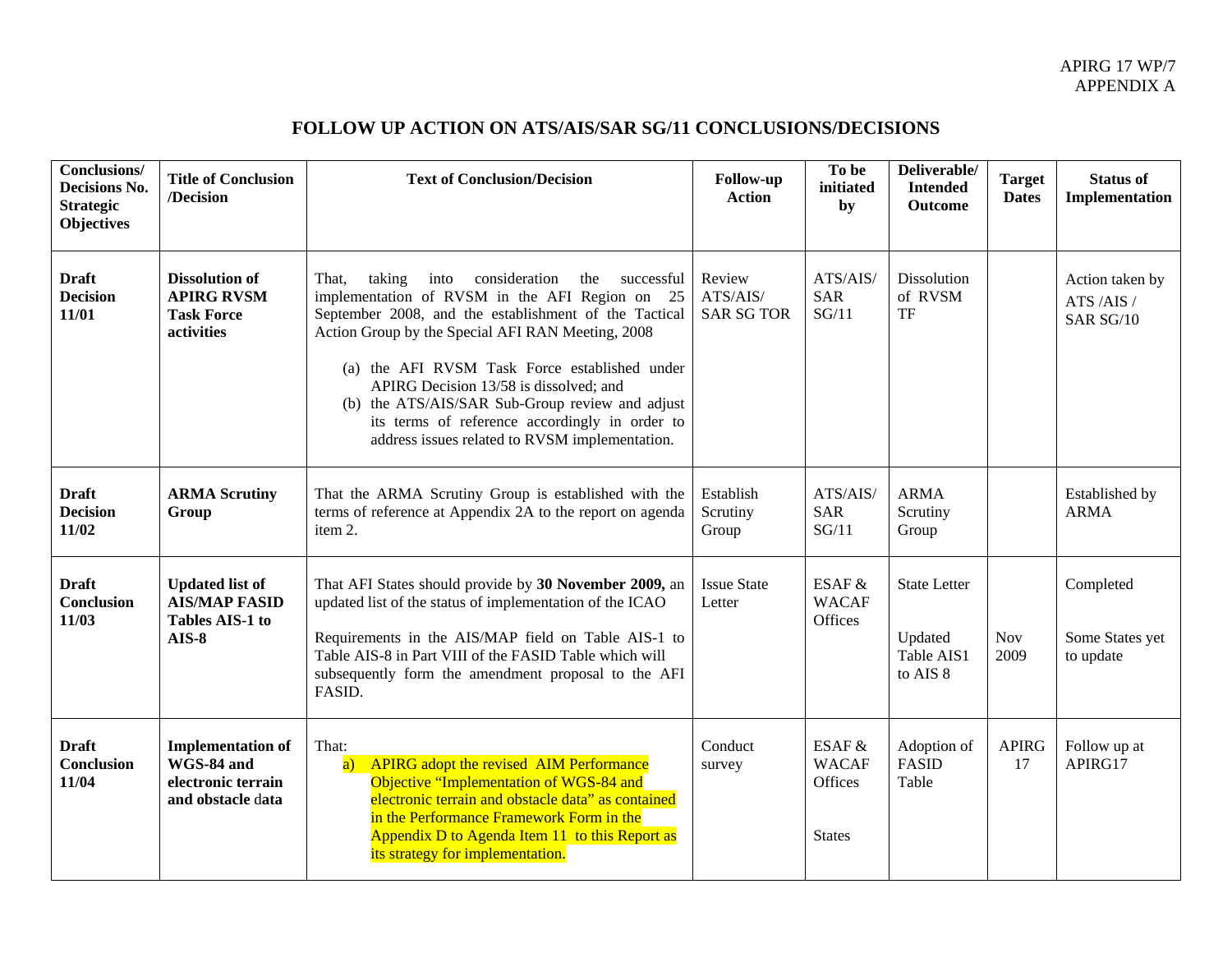| Conclusions/<br>Decisions No.<br><b>Strategic</b><br><b>Objectives</b> | <b>Title of Conclusion</b><br>/Decision                                                           | <b>Text of Conclusion/Decision</b>                                                                                                                                                                                                                                                                                                                                                                                                                                                 | <b>Follow-up</b><br><b>Action</b>     | To be<br>initiated<br>by                                  | Deliverable/<br><b>Intended</b><br><b>Outcome</b> | <b>Target</b><br><b>Dates</b> | <b>Status of</b><br>Implementation         |
|------------------------------------------------------------------------|---------------------------------------------------------------------------------------------------|------------------------------------------------------------------------------------------------------------------------------------------------------------------------------------------------------------------------------------------------------------------------------------------------------------------------------------------------------------------------------------------------------------------------------------------------------------------------------------|---------------------------------------|-----------------------------------------------------------|---------------------------------------------------|-------------------------------|--------------------------------------------|
|                                                                        |                                                                                                   | the proposed FASID Table at Appendix-E to<br>$\mathbf{b}$<br>Agenda Item 11 be adopted for inclusion as a<br>requirement in the AFI FASID Document 7474<br>$Vol$ II.<br>the draft AFI Region e-TOD Implementation<br>$\mathbf{c}$ )<br>strategy under Appendix-I to Agenda Item 11 be<br>reviewed for adoption by APIRG.<br>d) the revised terms of reference of the AFI Region<br>e-TOD Working Group under Appendix-J to<br>Agenda Item 11 be reviewed for adoption by<br>APIRG. |                                       | ESAF &<br><b>WACAF</b><br>Offices                         | Adoption of<br>draft e-TOD<br>strategy            | <b>APIRG</b><br>17            |                                            |
| <b>Draft</b><br>Conclusion<br>11/05                                    | <b>Submission of</b><br><b>WGS-84</b><br>Implementation<br><b>Survey</b><br><b>Questionnaires</b> | That States submit their responses to the Regional WGS-<br>84 Implementation survey by 30 November 2009.                                                                                                                                                                                                                                                                                                                                                                           | <b>Issue State</b><br>Letter          | ESAF &<br><b>WACAF</b><br><b>Offices</b><br><b>States</b> | <b>State Letter</b><br><b>WGS-84</b><br>surveys   | 30 Nov<br>2009                | Completed<br>Many States yet<br>to submit. |
| <b>Draft</b><br>Conclusion<br>11/06                                    | <b>Adoption of the</b><br>AIS to AIM<br><b>Transition</b><br>Roadmap                              | That APIRG:<br>a) adopts the Roadmap as Guidance material to plan,<br>manage and facilitate the global transition from AIS to<br>AIM.<br>b) by using the Roadmap, assists States in planning<br>the scope and prioritizing projects and actions for the<br>transition to AIM.                                                                                                                                                                                                      | Coordinate<br>transition<br>to<br>AIM | AIS-AIM<br><b>SG</b>                                      | Adoption of<br>Roadmap                            | <b>APIRG</b><br>17            |                                            |
| <b>Draft</b><br>Conclusion<br>11/07                                    | e-TOD<br>implementation<br>awareness<br>campaigns                                                 | That, taking into consideration the adopted dates of<br>applicability of E-TOD provisions introduced by AMDT<br>36 to Annex 15 and the resources required for the<br>implementation of these new provisions, the States' AIS<br>should take the lead and carry out awareness campaigns at<br>national level to promote a better understanding of the<br>planning and implementation issues related to e-TOD and<br>training programs.                                              | <b>Issue State</b><br>Letter          | ESAF &<br><b>WACAF</b><br>Offices<br><b>States</b>        | <b>State Letter</b><br>e-TOD<br>awareness         | Dec<br>2010                   | Completed<br>Follow up at<br>APIRG17       |
| <b>Draft</b>                                                           | <b>Development</b> and                                                                            | That States, in accordance with sound management                                                                                                                                                                                                                                                                                                                                                                                                                                   | Coordinate                            | ESAF &                                                    | National                                          | 2010-                         | Follow up at                               |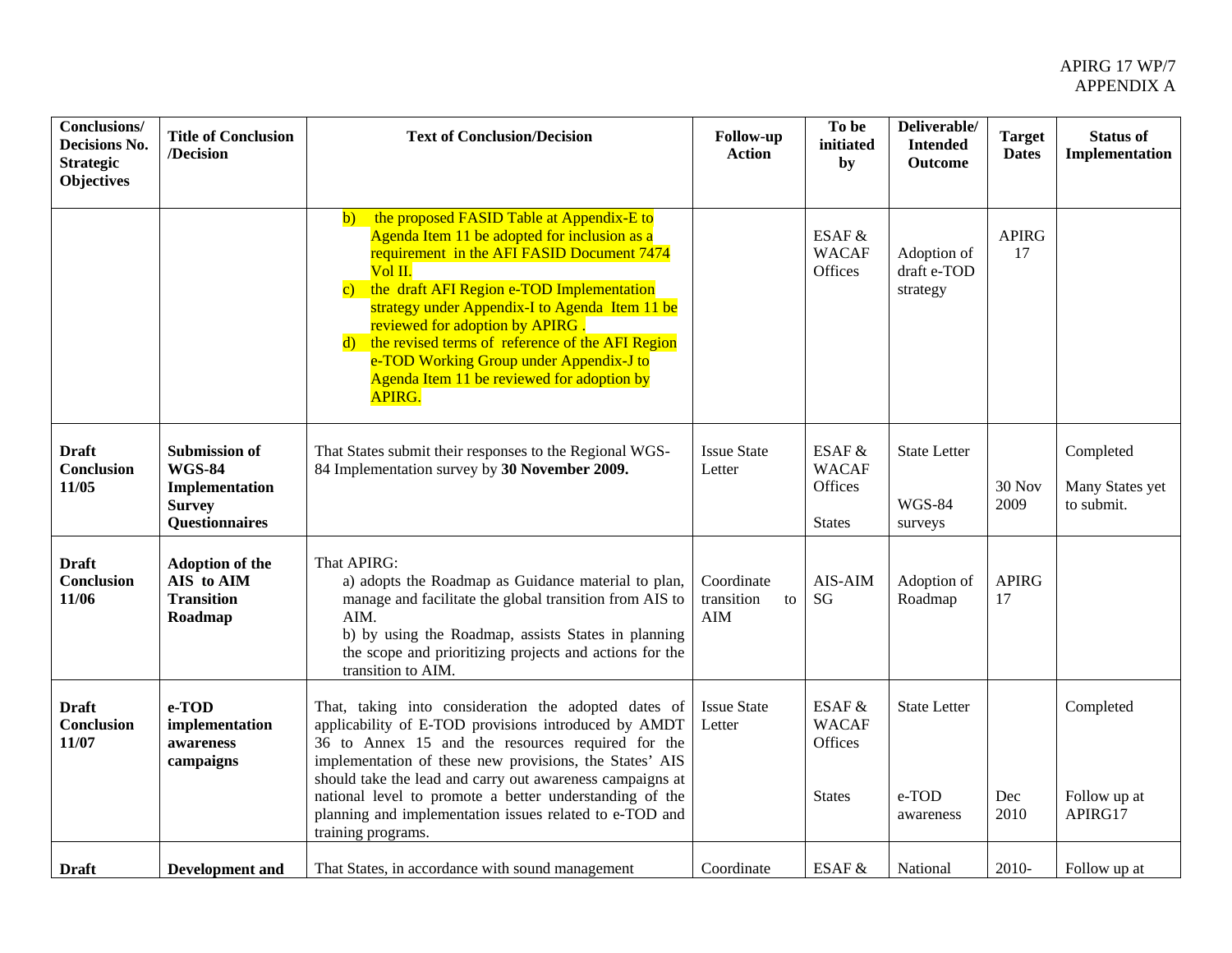| Conclusions/<br>Decisions No.<br><b>Strategic</b><br><b>Objectives</b> | <b>Title of Conclusion</b><br>/Decision                                                                       | <b>Text of Conclusion/Decision</b>                                                                                                                                                                                                                                                                                                                                                                                                                                                                                                                                                                                                | Follow-up<br><b>Action</b>                      | To be<br>initiated<br>by                            | Deliverable/<br><b>Intended</b><br><b>Outcome</b>             | <b>Target</b><br><b>Dates</b> | <b>Status of</b><br>Implementation |
|------------------------------------------------------------------------|---------------------------------------------------------------------------------------------------------------|-----------------------------------------------------------------------------------------------------------------------------------------------------------------------------------------------------------------------------------------------------------------------------------------------------------------------------------------------------------------------------------------------------------------------------------------------------------------------------------------------------------------------------------------------------------------------------------------------------------------------------------|-------------------------------------------------|-----------------------------------------------------|---------------------------------------------------------------|-------------------------------|------------------------------------|
| <b>Conclusion</b><br>11/08                                             | management of a<br>national e-TOD<br>program                                                                  | principles and procedures, should:<br>a) develop a framework and a detailed planning<br>including priorities and timelines, for the implementation<br>of a national e-TOD programme;<br>b) adopt/follow a collaborative approach, involving all<br>concerned parties, in the implementation of e-TOD<br>provisions; and<br>c) make an inventory of and evaluate the quality of<br>existing terrain and obstacle data sources, and in the case<br>of data collection, consider carefully the required level of<br>details of collected terrain and obstacle data with particular<br>emphasis on obstacle data and associated cost. | development<br>of e-TOD                         | <b>WACAF</b><br>Offices<br><b>States</b>            | e-TOD<br>program<br>e-TOD<br>inventory                        | 2011<br>2011                  | APIRG17                            |
| <b>Draft</b><br>Conclusion<br>11/09                                    | <b>Coordination and</b><br>exchange of<br>experience for the<br>implementation of<br>$e$ -TOD<br>requirements | That, implementation of E-TOD provisions should be<br>considered a global matter concerning all ICAO Regions,<br>which thereby necessitates coordination and exchange of<br>experience between States, ICAO and other<br>national/international organizations and industry partners<br>involved.                                                                                                                                                                                                                                                                                                                                  | <b>State Letter</b>                             | <b>ICAO</b><br>Regional<br>Offices<br><b>States</b> | Shared<br>experiences<br>on e-TOD                             |                               | Follow up at<br>APIRG17            |
| <b>Draft</b><br>Conclusion<br>11/10                                    | <b>Responsibility for</b><br>the provision of e-<br><b>TOD</b>                                                | That, States, while maintaining the responsibility for data<br>quality and availability, should consider the extent to<br>which provision of electronic terrain and obstacle data<br>be<br>delegated<br>could<br>to<br>national<br>geodetic<br>Institutes/Agencies, based on Service Level Agreement<br>(SLA) reflecting such delegation.                                                                                                                                                                                                                                                                                         | Conduct<br>survey                               | <b>States</b>                                       | Quality<br>assurance $\&$<br>availability<br>of e-TOD<br>data |                               | Completed                          |
| <b>Draft</b><br><b>Conclusion</b><br>11/11                             | <b>ANP</b> requirements<br>related to e-TOD                                                                   | That ICAO should develop an amendment to the basic Air<br>Navigation Plans (ANP) for all ICAO Regions to include<br>new e-TOD requirements and introduce a new table in the<br>Facilities and Services Implementation Documents<br>(FASIDs) in which detailed planning of e-TOD<br>implementation by States together with an indication of the<br>implementation timelines, are reflected.                                                                                                                                                                                                                                        | Issue<br>State<br>(ANP)<br>Letter<br>amendment) | <b>ICAO HQ</b><br>ESAF &<br><b>WACAF</b><br>Offices | Revised<br>ANP                                                | Dec<br>2010                   | Follow up at<br>APIRG 17           |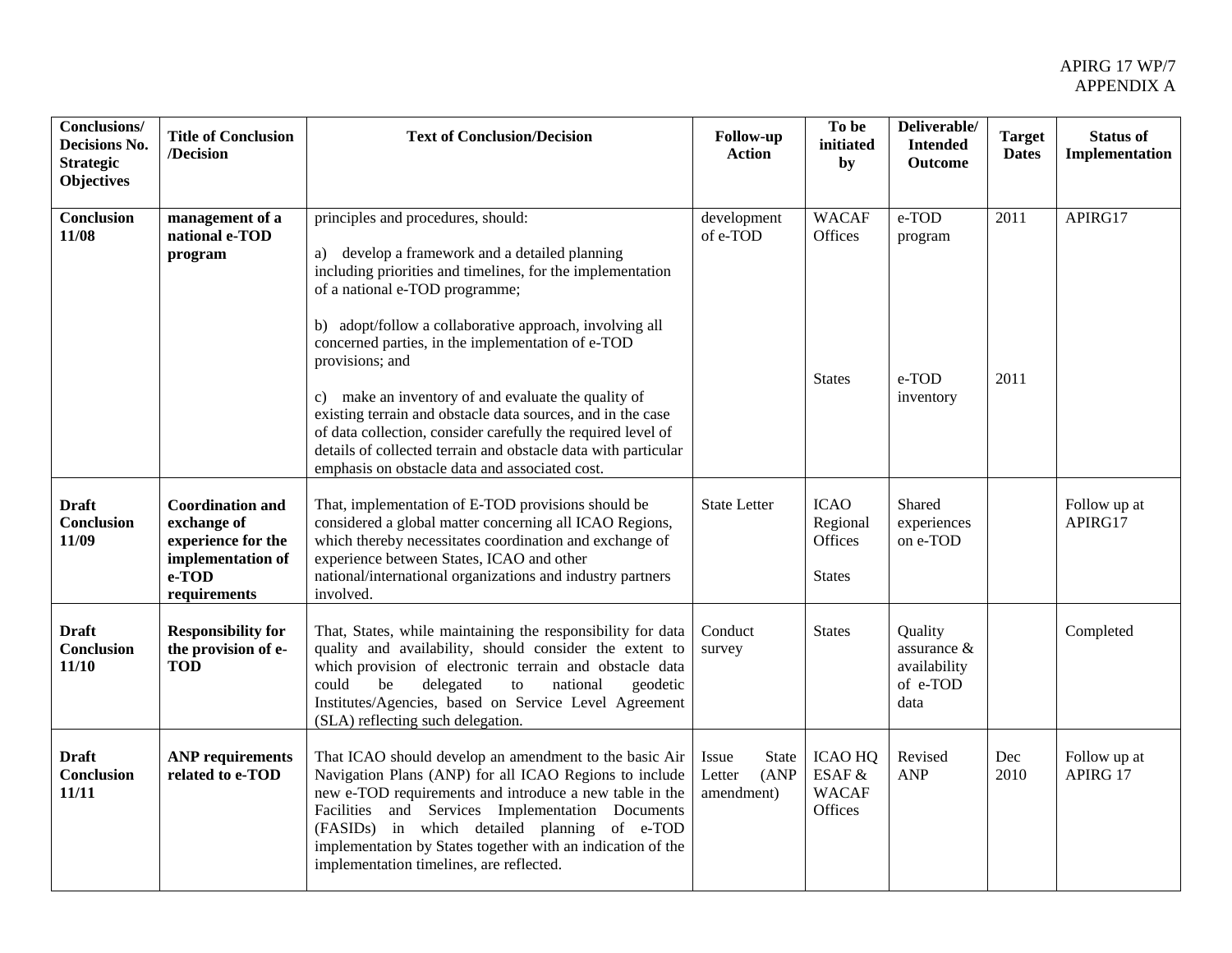| <b>Conclusions/</b><br>Decisions No.<br><b>Strategic</b><br><b>Objectives</b> | <b>Title of Conclusion</b><br>/Decision                                                                                                        | <b>Text of Conclusion/Decision</b>                                                                                                                                                                                                                                                                                                                                                                                                                                        | <b>Follow-up</b><br><b>Action</b>             | To be<br>initiated<br>by                                         | Deliverable/<br><b>Intended</b><br><b>Outcome</b>                    | <b>Target</b><br><b>Dates</b> | <b>Status of</b><br>Implementation                                                       |
|-------------------------------------------------------------------------------|------------------------------------------------------------------------------------------------------------------------------------------------|---------------------------------------------------------------------------------------------------------------------------------------------------------------------------------------------------------------------------------------------------------------------------------------------------------------------------------------------------------------------------------------------------------------------------------------------------------------------------|-----------------------------------------------|------------------------------------------------------------------|----------------------------------------------------------------------|-------------------------------|------------------------------------------------------------------------------------------|
|                                                                               |                                                                                                                                                |                                                                                                                                                                                                                                                                                                                                                                                                                                                                           |                                               |                                                                  |                                                                      |                               |                                                                                          |
| <b>Draft</b><br><b>Decision</b><br>11/12                                      | <b>Establishment of</b><br><b>AFI</b> region e-TOD<br>working group                                                                            | That with a view to, inter-alia, analysing the e-TOD<br>requirements, developing a common understanding of<br>these requirements and steering the planning and<br>implementation process within the region, an AFI Region<br>e-TOD Working Group be established as the way forward<br>for the timely implementation of e-TOD through the<br>proposed AFI Region e-TOD Implementation Strategy at<br><b>Appendix 11/B</b> with the Terms of Reference at Appendix<br>11/C. | Coordinate &<br>establish e-<br><b>TOD WG</b> | <b>ICAO HQ</b><br>ESAF &<br><b>WACAF</b><br>Offices              | AFI e-TOD<br>WG                                                      | <b>APIRG</b><br>17            | Follow up at<br>APIRG17                                                                  |
| <b>Draft</b><br><b>Decision</b><br>11/13                                      | <b>Dissolution of the</b><br><b>AIS/MAP Task</b><br><b>Force and</b><br>establishment of<br>the AIS-AIM<br>Implementation<br><b>Task Force</b> | That, in order to ensure the necessary focus in the support<br>and coordination of the transition from AIS to AIM, the<br>AIS/MAP Task Force is dissolved and the AIS-AIM<br>Implementation Task Force is established with the terms of<br>reference as at Appendix X to the report on agenda item yy<br>(Appendix bb to this working paper).                                                                                                                             | Review &<br>update TF<br><b>TOR</b>           | <b>ICAO HQ</b><br>ESAF &<br><b>WACAF</b><br>Offices              | Revised<br>AIS/MAP<br><b>TF TOR</b>                                  | <b>APIRG</b><br>17            | Follow up at<br>APIRG17                                                                  |
| <b>Draft</b><br>Conclusion<br>11/14                                           | <b>Aircraft PBN</b><br><b>Equipage Surveys</b>                                                                                                 | That, in order to support the implementation of PBN in the<br>AFI Region:<br>a) ICAO ESAF and WACAF Regional Offices in<br>coordination with IATA and AFRAA conduct regular<br>surveys on aircraft equipage within the AFI Region.<br>AFI States are urged to support the global and<br>b)<br>Regional efforts aimed at developing a database with<br>accurate information on aircraft navigation<br>capabilities.                                                        | Conduct<br>surveys                            | ESAF &<br><b>WACAF</b><br>Offices<br><b>IATA</b><br><b>AFRAA</b> | Aircraft<br>equipage<br>data for<br>planning                         | Dec<br>2010                   | Follow up at<br>APIRG17                                                                  |
| <b>Draft</b><br><b>Conclusion</b><br>11/15                                    | <b>Training in</b><br>support of PBN<br>implementation                                                                                         | That, in order to support the implementation of PBN in the<br><b>AFI</b> Region:<br>a) PBN Task Force identify priority training needs<br>for implementation for PBN, involving;<br>AFI<br>Regional<br>Offices<br>b)<br>organize<br>Seminars/Workshops for training of relevant<br>personnel directly involved in the implementation<br>of PBN.                                                                                                                           |                                               | <b>PBN TF</b>                                                    | Identify<br>training<br>needs<br><b>PBN</b><br>W/Shops &<br>seminars | $2009 -$<br>2016              | Training to be<br>provided on a<br>continuous basis<br>Implementation<br>on a continuous |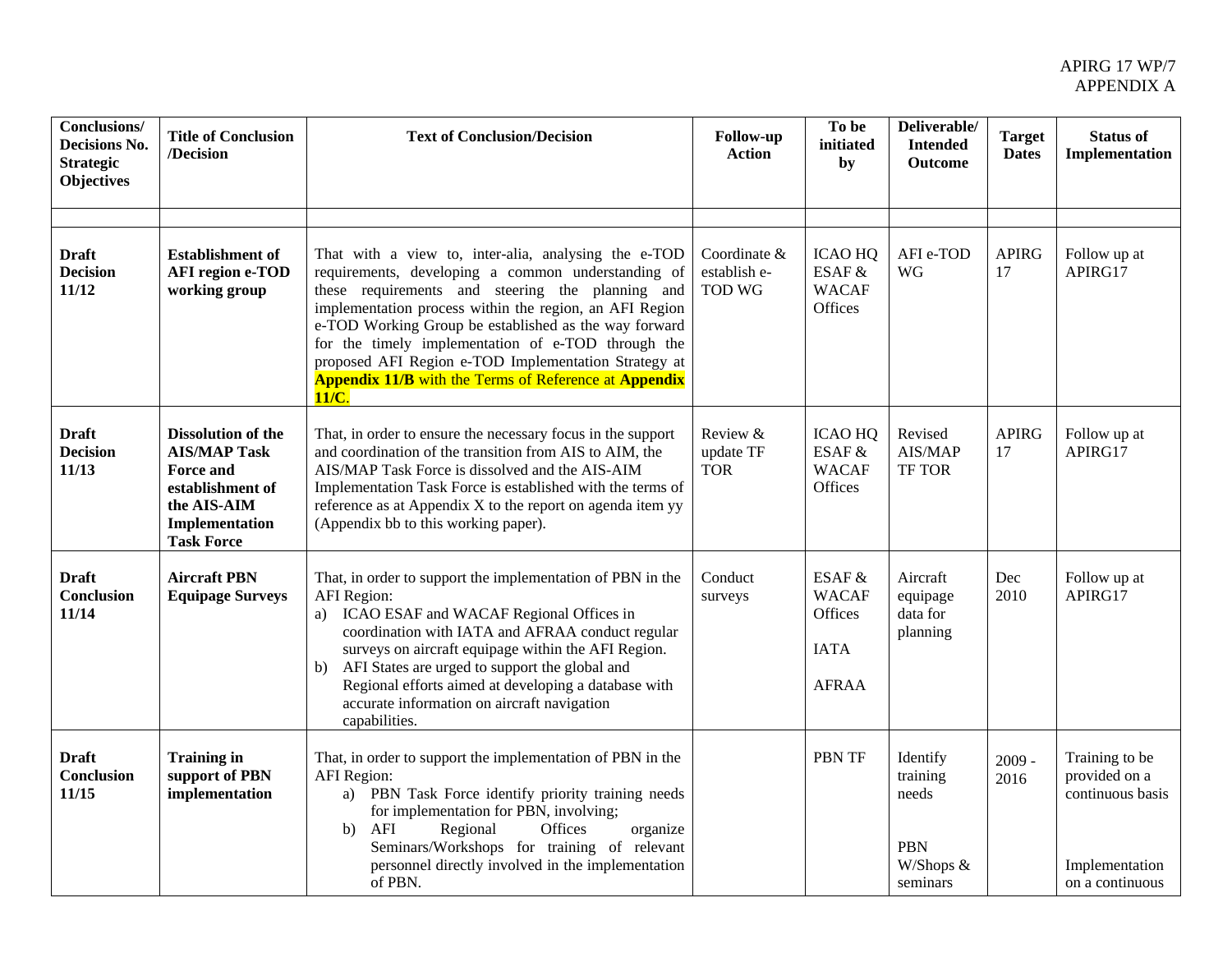| <b>Conclusions/</b><br>Decisions No.<br><b>Strategic</b><br><b>Objectives</b> | <b>Title of Conclusion</b><br>/Decision                                                                                                                  | <b>Text of Conclusion/Decision</b>                                                                                                                                                                                                                                                            | Follow-up<br><b>Action</b>                          | To be<br>initiated<br>by                             | Deliverable/<br><b>Intended</b><br><b>Outcome</b>                                                   | <b>Target</b><br><b>Dates</b> | <b>Status of</b><br>Implementation                      |
|-------------------------------------------------------------------------------|----------------------------------------------------------------------------------------------------------------------------------------------------------|-----------------------------------------------------------------------------------------------------------------------------------------------------------------------------------------------------------------------------------------------------------------------------------------------|-----------------------------------------------------|------------------------------------------------------|-----------------------------------------------------------------------------------------------------|-------------------------------|---------------------------------------------------------|
|                                                                               |                                                                                                                                                          |                                                                                                                                                                                                                                                                                               |                                                     |                                                      |                                                                                                     |                               | basis                                                   |
| <b>Draft</b><br>Conclusion<br>11/16                                           | <b>PBN</b> enabling<br>Legislation                                                                                                                       | That, AFI States that have not already done so, include in<br>their legislation and/or regulations provisions to enable the<br>implementation of PBN.                                                                                                                                         | <b>Issue State</b><br>Letter                        | ESAF $&$<br><b>WACAF</b><br>Offices<br><b>States</b> | <b>States</b><br>awareness<br><b>PBN</b><br>implementat<br>ion enabling<br>regulatory<br>provisions | May<br>2010                   | Completed<br>Follow up at<br>APIRG 17                   |
| <b>Draft</b><br>Conclusion<br>11/17                                           | <b>Participation of</b><br>representatives of<br><b>States involved in</b><br><b>PBN</b> approval<br>process                                             | That, in order to support the PBN planning and<br>implementation processes, AFI States are urged to include<br>in their delegations to meetings of the PBN Task Force,<br>experts and officials involved in the PBN approval process<br>of aircraft operators.                                | <b>Issue State</b><br>Letter                        | ESAF $&$<br><b>WACAF</b><br>Offices<br><b>States</b> | hared<br><b>PBN</b><br>Expertise                                                                    | 2010-<br>2016                 | Implementation<br>on a continuous<br>basis              |
| <b>Draft</b><br>Conclusion<br>11/18                                           | <b>Funding of the</b><br><b>PBN</b><br>Implementation<br>Program                                                                                         | That regulatory bodies, operators, service providers<br>and other stakeholders be granted budgetary allocations<br>for acquisitions and other activities necessary for ensuring<br>that all the requirements be met in a timely manner in<br>order to safely implement PBN in the AFI Region. | <b>Issue State</b><br>Letter<br>Allocate<br>Funding | ESAF &<br><b>WACAF</b><br>Offices<br><b>States</b>   | <b>States</b><br>awareness.<br>Funding of<br><b>PBN</b><br>programmes                               | Dec.<br>2009<br>2010-<br>2016 | Completed<br>Annual funding<br>on a continuous<br>basis |
| <b>Draft</b><br><b>Decision</b><br>11/19                                      | <b>Dissolution of the</b><br><b>GNSS</b><br>Implementation<br>and PBN Task<br><b>Forces</b> and<br>establishment of<br>the PBN/GNSS<br><b>Task Force</b> | That the GNSS Implementation and PBN Task Forces are<br>dissolved and the PBN/GNSS Task Force is established<br>with the terms of reference in Appendix 3A to the report<br>on agenda item 3.<br>(This Draft Decision is to supersede ATS/AIS/SAR/SG/10<br>Conclusions 10/15 and 10/26).      | Establish TF                                        | <b>APIRG</b>                                         | PBN/GNSS<br>TF                                                                                      | <b>APIRG</b><br>17            |                                                         |
| <b>Draft</b><br>Conclusion<br>11/20                                           | <b>IATA Guidelines</b><br>for Operational<br><b>Approvals</b>                                                                                            | That IATA facilitates stakeholders' access to its<br>Guidelines developed to assist operators in<br>obtaining Airworthiness and Operational Approvals<br>for PBN, for guidance and reference as                                                                                               | Facilitate<br>access to<br>Guidelines               | <b>IATA</b>                                          | Stakeholders<br>access to<br>PBN<br>approved<br>guidelines.                                         |                               | Follow up at<br>APIRG 17                                |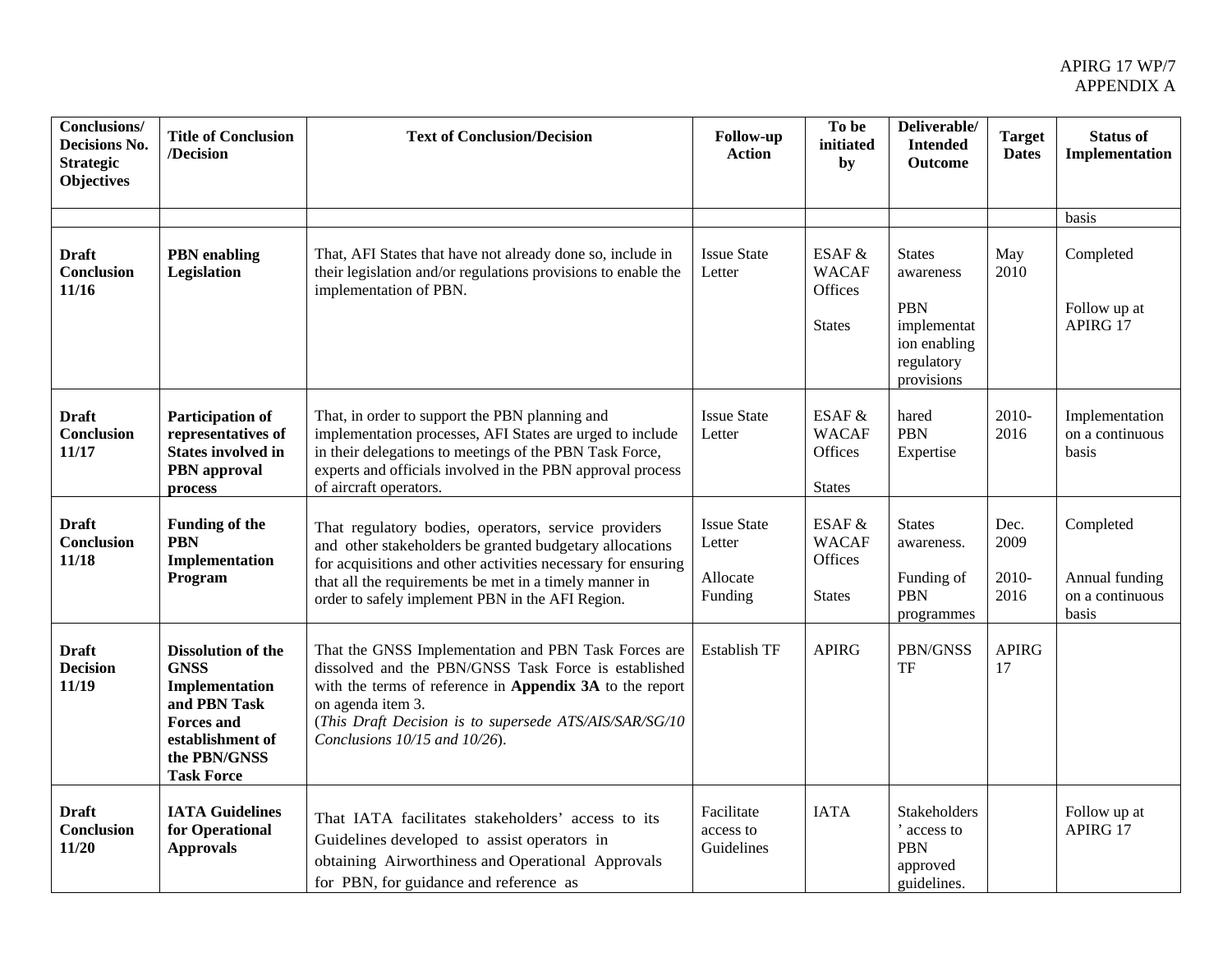| <b>Conclusions/</b><br>Decisions No.<br><b>Strategic</b><br><b>Objectives</b> | <b>Title of Conclusion</b><br>/Decision                                     | <b>Text of Conclusion/Decision</b>                                                                                                                                                                                                                                                                                                                                                 | <b>Follow-up</b><br><b>Action</b>          | To be<br>initiated<br>by                                        | Deliverable/<br><b>Intended</b><br>Outcome                 | <b>Target</b><br><b>Dates</b>                                   | <b>Status of</b><br>Implementation               |
|-------------------------------------------------------------------------------|-----------------------------------------------------------------------------|------------------------------------------------------------------------------------------------------------------------------------------------------------------------------------------------------------------------------------------------------------------------------------------------------------------------------------------------------------------------------------|--------------------------------------------|-----------------------------------------------------------------|------------------------------------------------------------|-----------------------------------------------------------------|--------------------------------------------------|
|                                                                               |                                                                             | required.                                                                                                                                                                                                                                                                                                                                                                          |                                            |                                                                 |                                                            |                                                                 |                                                  |
| <b>Draft</b><br>Conclusion<br>11/21                                           | <b>Dissemination of</b><br><b>AIAG</b> reports                              | That the ICAO Regional Offices ensure that the final<br>reports of the ATS Incidents Analysis Group (AIAG) are<br>made available to all States and Air Navigation Service<br>Providers for remedial action.                                                                                                                                                                        | Compile<br>reports                         | ESAF &<br><b>WACAF</b><br>Offices<br><b>IATA</b>                | <b>AIAG</b><br>reports                                     | After<br><b>AIAG</b><br>annual<br>meetings                      | Dissemination<br>on continuous<br>basis annually |
| <b>Draft</b><br><b>Conclusion</b><br>11/22                                    | <b>Direct transitions</b><br>to/from AORRA<br>(Phase II) airspace           | That the ICAO Regional Offices facilitate coordination,<br>publication and implementation by Angola, Ghana, Sao<br>Tome and Principe, ASECNA and Roberts FIR the direct<br>transitions to/from AORRA airspace proposed in<br>Appendix 6B to Agenda Item 6, subject to further<br>amendments as necessary.                                                                          | Coord between<br>ICAO and<br><b>States</b> | ESAF &<br><b>WACAF</b><br>Offices<br><b>States</b>              | <b>AORRA</b><br>Phase II                                   | <b>PRND</b><br>$\ensuremath{\mathsf{T}}\ensuremath{\mathsf{F}}$ | Follow up at<br>APIRG 17                         |
| <b>Draft</b><br><b>Conclusion</b><br>11/23                                    | <b>Lowering of RNAV</b><br>/ RNP routes<br><b>UM214</b> and<br><b>UM215</b> | That the ICAO Regional Offices carry out further<br>consultations with the States concerned about the lowering<br>of RNAV / RNP routes UM214 and UM215 from FL330<br>down to FL320, taking into account operational<br>considerations.                                                                                                                                             | Commence<br>consultation                   | <b>ESAF</b><br>$\&$<br><b>WACAF</b><br>Offices<br><b>States</b> | Lowering of<br>UM214 &<br>UM215 to<br>FL320                | <b>PRND</b><br>TF                                               | Follow up at<br>APIRG 17                         |
| <b>Draft</b><br><b>Conclusion</b><br>11/24                                    | <b>Improvement</b> of<br>air-ground<br>communications                       | That, based on the outcome of the Regional Survey<br>conducted by IATA, with the participation of airline pilots<br>and air traffic units, States concerned improve air-ground<br>communications in the following flight information<br>regions : Harare FIR (South West), Kano FIR, Khartoum<br>FIR, Kinshasa FIR, Luanda FIR, Mogadishu FIR,<br>Seychelles FIR, and Tripoli FIR. | Improve air<br>ground comms<br>facilities  | ESAF &<br><b>WACAF</b><br>Offices<br><b>States</b>              | Improved /<br>reliable<br>comms<br>facilities              | $2010 -$<br>2012                                                | Follow up at<br>APIRG 17                         |
| <b>Draft</b><br>Conclusion<br>11/25                                           | Ground / ground<br>infrastructure<br>performance                            | That a performance-based approach be adopted in<br>implementing ICAO Special AFI RAN (2008) Conclusion<br>6/19 on Planning, Implementation and Operation of<br>ground-ground communications infrastructure supported<br>by VSAT networks to:<br>Ensure that agreed operational requirements and<br>a)<br>end-to-end performance objectives are met, and                            | Implement<br>conclusion                    | CNS <sub>SG</sub><br><b>States</b>                              | Enhanced<br>ground /<br>ground<br>comms via<br><b>VSAT</b> |                                                                 | Follow up at<br>APIRG 17                         |
|                                                                               |                                                                             | b) Achieve system sustainability.                                                                                                                                                                                                                                                                                                                                                  |                                            |                                                                 |                                                            |                                                                 |                                                  |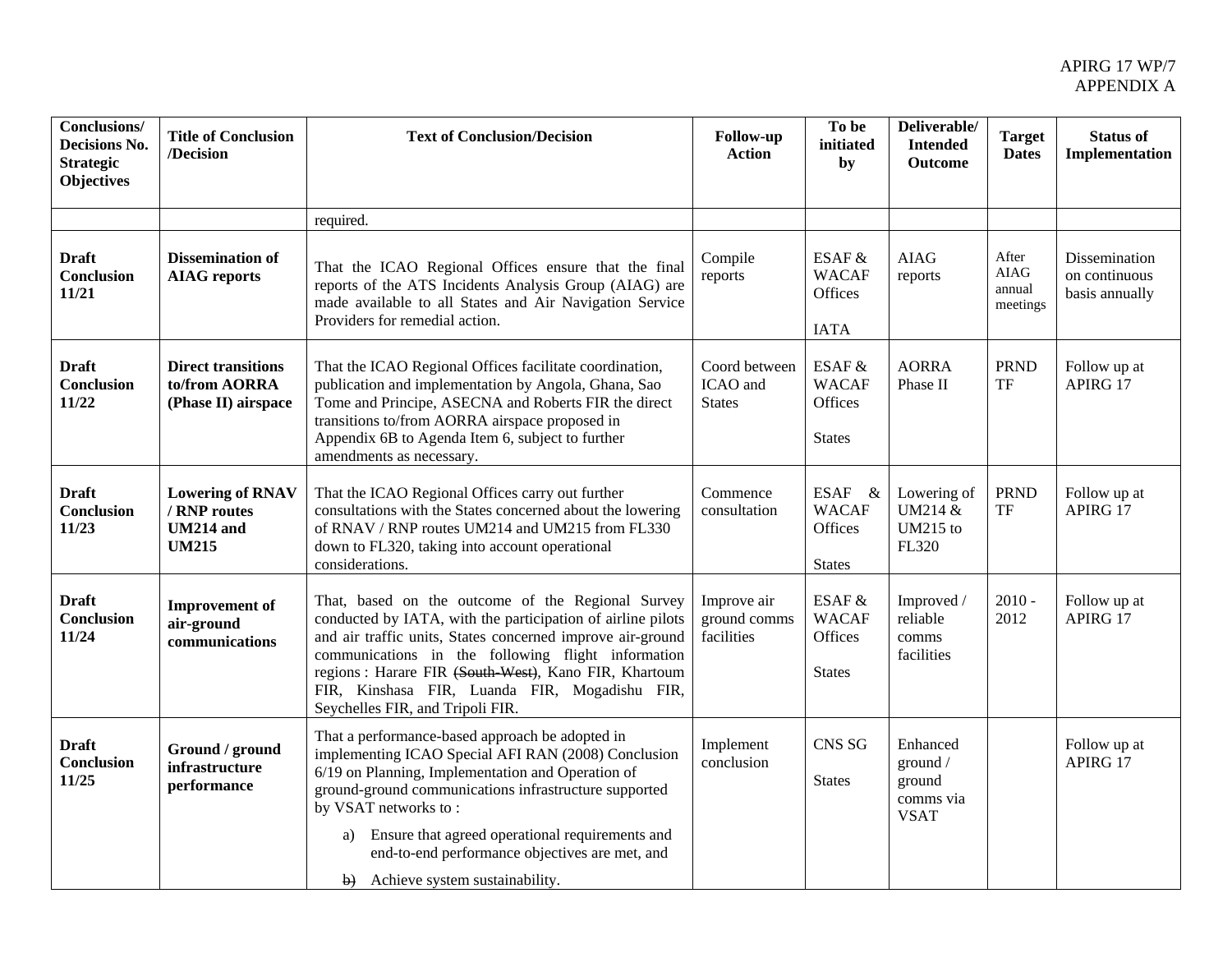| <b>Conclusions/</b><br>Decisions No.<br><b>Strategic</b><br><b>Objectives</b> | <b>Title of Conclusion</b><br>/Decision                                                            | <b>Text of Conclusion/Decision</b>                                                                                                                                                                                                                                                                                                                                                                                                                                                                                                                                                                                                                                                                                                                                                   | <b>Follow-up</b><br>Action                                       | To be<br>initiated<br>by                           | Deliverable/<br><b>Intended</b><br><b>Outcome</b> | <b>Target</b><br><b>Dates</b> | <b>Status of</b><br>Implementation                                      |
|-------------------------------------------------------------------------------|----------------------------------------------------------------------------------------------------|--------------------------------------------------------------------------------------------------------------------------------------------------------------------------------------------------------------------------------------------------------------------------------------------------------------------------------------------------------------------------------------------------------------------------------------------------------------------------------------------------------------------------------------------------------------------------------------------------------------------------------------------------------------------------------------------------------------------------------------------------------------------------------------|------------------------------------------------------------------|----------------------------------------------------|---------------------------------------------------|-------------------------------|-------------------------------------------------------------------------|
|                                                                               |                                                                                                    |                                                                                                                                                                                                                                                                                                                                                                                                                                                                                                                                                                                                                                                                                                                                                                                      |                                                                  |                                                    |                                                   |                               |                                                                         |
| <b>Draft</b><br><b>Conclusion</b><br>11/26                                    | <b>ATM</b> performance<br>framework                                                                | That, the AFI Performance Framework Forms formulated<br>by the Special AFI/8 RAN Meeting regarding performance<br>objectives in the fields of ATM, AIS/MAP and SAR are<br>updated as at Appendixes 3A to 3F to the report on<br>Agenda Item 3.                                                                                                                                                                                                                                                                                                                                                                                                                                                                                                                                       | Conduct<br>survey on<br>updated PFFs                             | ESAF &<br><b>WACAF</b><br>Offices<br><b>States</b> | Updated<br><b>PFFs</b>                            | <b>APIRG</b><br>17            | Follow up at<br>APIRG 17                                                |
| <b>Draft</b><br>Conclusion<br>11/27                                           | <b>Resolution of</b><br>missing flight plans<br>problem                                            | That, in order to effectively address the problem of missing<br>flight plans between AFI ACCs, AFI States:<br>take immediate measures to ensure that standard<br>a)<br>requirements for flight plan processing are<br>adhered to;<br>ensure that all FIRs collect/record information on<br>b)<br>missing flight plans and exchange such<br>information/data with other FIRs;<br>ensure that ACCs/FICs respond to queries from<br>$\mathbf{c})$<br>other ACCs/FICs regarding missing flight plans<br>on a timely basis, providing details that might<br>assist not just the affected FIRs but others in<br>resolving the causes for missing flight plans; and<br>bring the trend information/data on missing flight<br>d)<br>plans to the attention of the TAG for further<br>action. | <b>ACCs</b><br>coordinate<br>data on<br>missing FPLs             | States &<br><b>ANSPs</b>                           | All FPL<br>accounted<br>for                       |                               | Implementation<br>on a continuous<br>basis.<br>Follow up at<br>APIRG 17 |
| <b>Draft</b><br>Conclusion<br>11/28                                           | <b>Implementation of</b><br><b>Strategic Lateral</b><br><b>Offsets in the AFI</b><br><b>Region</b> | That States shall implement SLOP within their areas of<br>responsibility, by AIRAC effective date 30th November<br>2010, in line with provisions in PANS-ATM Doc 4444<br>Chapter 16 and the following guidance:<br>SLOP will be applied in those Oceanic FIRs<br>a)<br>where fixed routes are established excluding<br>defined random routing areas.<br>SLOP will be applied in all areas of the<br>b)<br>Continental AFI Region except in those areas                                                                                                                                                                                                                                                                                                                               | <b>Issue State</b><br>Letter<br>Coordinate<br>Implementatio<br>n | ESAF &<br><b>WACAF</b><br>Offices<br><b>States</b> | SLOPs in<br><b>AFI</b> Region                     | 30 Nov<br>2010                | Follow up at<br>APIRG 17                                                |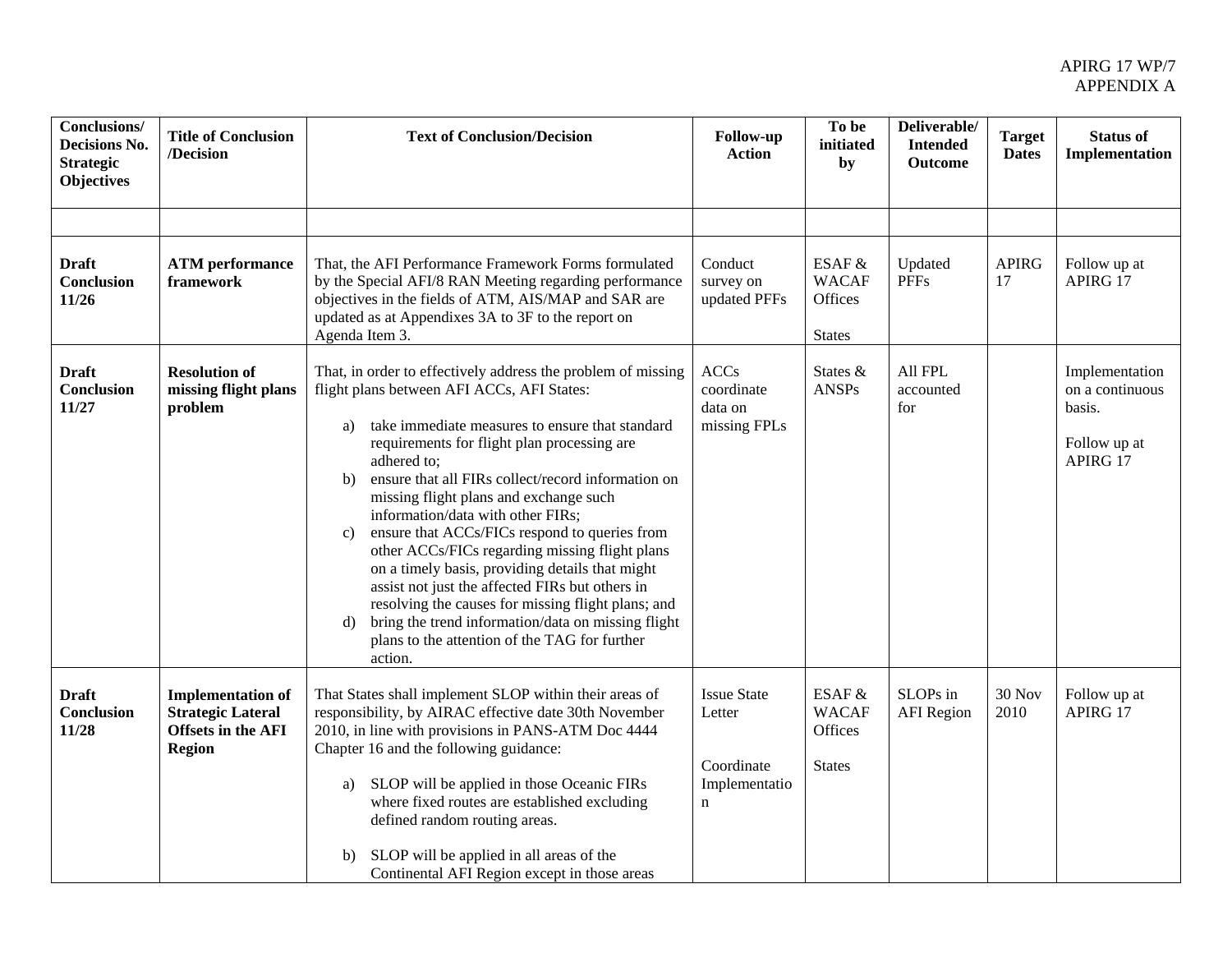| Conclusions/<br>Decisions No.<br><b>Strategic</b><br><b>Objectives</b> | <b>Title of Conclusion</b><br>/Decision                  | <b>Text of Conclusion/Decision</b>                                                                                                                                                                                                                                                                                                                                                                                                                                                                                                                                                                                                                                                                                                        | <b>Follow-up</b><br><b>Action</b>          | To be<br>initiated<br>by                           | Deliverable/<br><b>Intended</b><br><b>Outcome</b>                                                                             | <b>Target</b><br><b>Dates</b> | <b>Status of</b><br>Implementation |
|------------------------------------------------------------------------|----------------------------------------------------------|-------------------------------------------------------------------------------------------------------------------------------------------------------------------------------------------------------------------------------------------------------------------------------------------------------------------------------------------------------------------------------------------------------------------------------------------------------------------------------------------------------------------------------------------------------------------------------------------------------------------------------------------------------------------------------------------------------------------------------------------|--------------------------------------------|----------------------------------------------------|-------------------------------------------------------------------------------------------------------------------------------|-------------------------------|------------------------------------|
|                                                                        |                                                          | where ATC separation is provided by<br>surveillance, unless approved by the State.<br>Note 1: Pilots may contact other aircraft on the inter-pilot<br>frequency 123.45 MHz to coordinate offset.<br>Note 2: Pilots are to note that frequency 126.90 MHz is<br>mostly used in the AFI Region.                                                                                                                                                                                                                                                                                                                                                                                                                                             |                                            |                                                    |                                                                                                                               |                               |                                    |
| <b>Draft</b><br>Conclusion<br>11/29                                    | <b>AFI PBN</b><br>implementation<br><b>Regional Plan</b> | That,<br>The AFI Regional PBN Implementation Plan is<br>a)<br>updated and endorsed as at Appendix G to this<br>working paper, to more accurately reflect PBN<br>implementation goals in Assembly Resolution<br>A36-23, guidance in the PBN Manual (9613), and<br>Regional planning guidance provided by APIRG;<br>and<br>the Regional PBN Implementation plan be<br>b)<br>included in the AFI Doc 003.                                                                                                                                                                                                                                                                                                                                    | Coordinate<br>implementatio<br>$\mathbf n$ | ESAF &<br><b>WACAF</b><br>Offices<br><b>States</b> | Updated &<br>endorsed<br><b>AFI PBN</b><br>Plan<br>Include<br>Regional<br><b>PBN</b><br>Implementat<br>ion plan in<br>Doc 003 | <b>APIRG</b><br>17            | Follow up at<br>APIRG 17           |
| <b>Draft</b><br><b>Conclusion</b><br>11/30                             | <b>National PBN</b><br>implementation<br>plan            | That States,<br>use the Regional PBN implementation plan<br>a)<br>template at Appendix H to this working paper,<br>for the development of a national PBN<br>implementation plan and consider the action<br>planning provided by the Joint PBN/GNSS/I Task<br>Forces meeting to support planning;<br>provide feedback to the ESAF and WACAF<br>b)<br>Regional Offices by 30 October 2009 regarding<br>progress in the development of their national<br>plans, indicating any challenges, if any, that are<br>delaying the development of the plan, as well as<br>measures taken or to be taken to overcome such<br>challenges; and<br>complete their National PBN Plans as soon as<br>c)<br>possible, but not later than 31 December 2009. | Prepare<br>national PBN<br>plans           | <b>States</b>                                      | Updated<br>National<br><b>PBN</b> Plans                                                                                       | <b>APIRG</b><br>17            | Follow up at<br>APIRG 17           |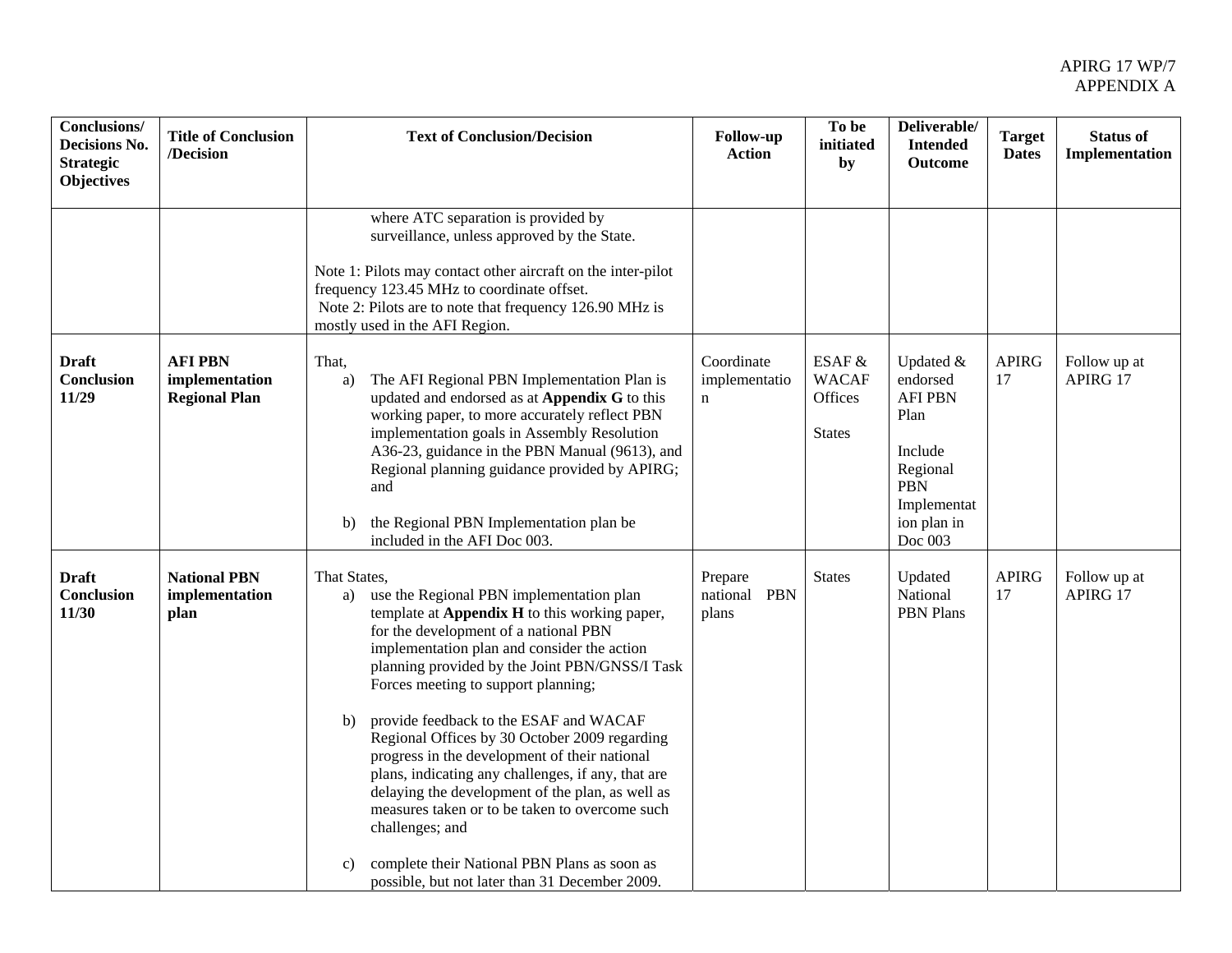| Conclusions/<br>Decisions No.<br><b>Strategic</b><br><b>Objectives</b> | <b>Title of Conclusion</b><br>/Decision                                                                                                     | <b>Text of Conclusion/Decision</b>                                                                                                                                                                                                                                                                                                            | Follow-up<br><b>Action</b>   | To be<br>initiated<br>by                    | Deliverable/<br><b>Intended</b><br><b>Outcome</b>  | <b>Target</b><br><b>Dates</b> | <b>Status of</b><br>Implementation |
|------------------------------------------------------------------------|---------------------------------------------------------------------------------------------------------------------------------------------|-----------------------------------------------------------------------------------------------------------------------------------------------------------------------------------------------------------------------------------------------------------------------------------------------------------------------------------------------|------------------------------|---------------------------------------------|----------------------------------------------------|-------------------------------|------------------------------------|
|                                                                        |                                                                                                                                             |                                                                                                                                                                                                                                                                                                                                               |                              |                                             |                                                    |                               |                                    |
| <b>Draft</b><br><b>Conclusion</b><br>11/31                             | <b>PBN</b><br>implementation<br>tools                                                                                                       | That States,<br>are encouraged to use project management plans<br>a)<br>and implementation action plans such as provided<br>at Appendix I-1 to I-6 to this working paper, as<br>well as project management softwares (such as<br>Microsoft Project or freely available applications)<br>, to support PBN implementation activities; and       | <b>Issue State</b><br>Letter | ESAF &<br><b>WACAG</b><br>Offices<br>States | Standard use<br>of PBN<br>implementat<br>ion tools | <b>APIRG</b><br>17            | Follow up at<br>APIRG 17           |
|                                                                        |                                                                                                                                             | carry out a gap analysis using the project plan<br>b)<br>template attached to the report, or similar<br>approach, in order to more accurately develop<br>their PBN implementation plans.                                                                                                                                                      | Initiate gap<br>analysis     |                                             | Updated gap<br>analysis                            |                               |                                    |
| <b>Draft</b><br><b>Decision</b><br>11/32                               | <b>PBN</b> Route<br><b>Network</b><br><b>Development</b><br><b>Working Group</b><br>(PRND WG)                                               | That the AFI PBN Route Network Development Working<br>Group (PRND WG) is established with the terms of<br>reference, composition and working arrangements as at<br>Appendix J to this working paper. A list of Priority Air<br>Routes proposed by users (IATA) for implementation has<br>been appended in Appendix $K$ to this working paper. | Implement<br>decision        | <b>PRND</b><br>WG<br><b>States</b>          | Implementat<br>ion of<br>priority<br>routes        | Nov<br>2010                   | Follow up at<br>APIRG 17           |
| <b>Draft</b><br><b>Conclusion</b><br>11/33                             | <b>Dissemination of a</b><br>letter inviting<br>proposals for<br>establishment of<br>the AFI Flight<br><b>Procedures</b><br>Programme (FPP) | That, pursuant to Special AFI/8 RAN Meeting<br>Recommendation 6/10, ICAO disseminate, as a matter of<br>urgency, the letter inviting interested States and<br>international organizations to submit proposals for<br>establishment and hosting of the AFI FPP.                                                                                | <b>Issue State</b><br>Letter | ESAF &<br><b>WACAF</b><br>Offices           | Established<br>FPO/FPP                             | <b>APIRG</b><br>17            | Follow up at<br>APIRG 17           |
| <b>Draft</b><br>Conclusion<br>11/34                                    | <b>National PBN</b><br>Programme<br><b>Managers (NPPM)</b>                                                                                  | That, in order to facilitate the implementation of PBN and<br>Regional coordination:<br>AFI States that have not already done so<br>a)<br>nominate/designate NPPMs as soon as possible<br>with the terms of reference as at Appendix L to<br>this working paper and provide ICAO with<br>contact details of the NPPMs; and                    | Coordinate<br>responses      | <b>States</b>                               | Designated<br><b>NPPMs</b>                         | <b>APIRG</b><br>17            | Follow up at<br>APIRG 17           |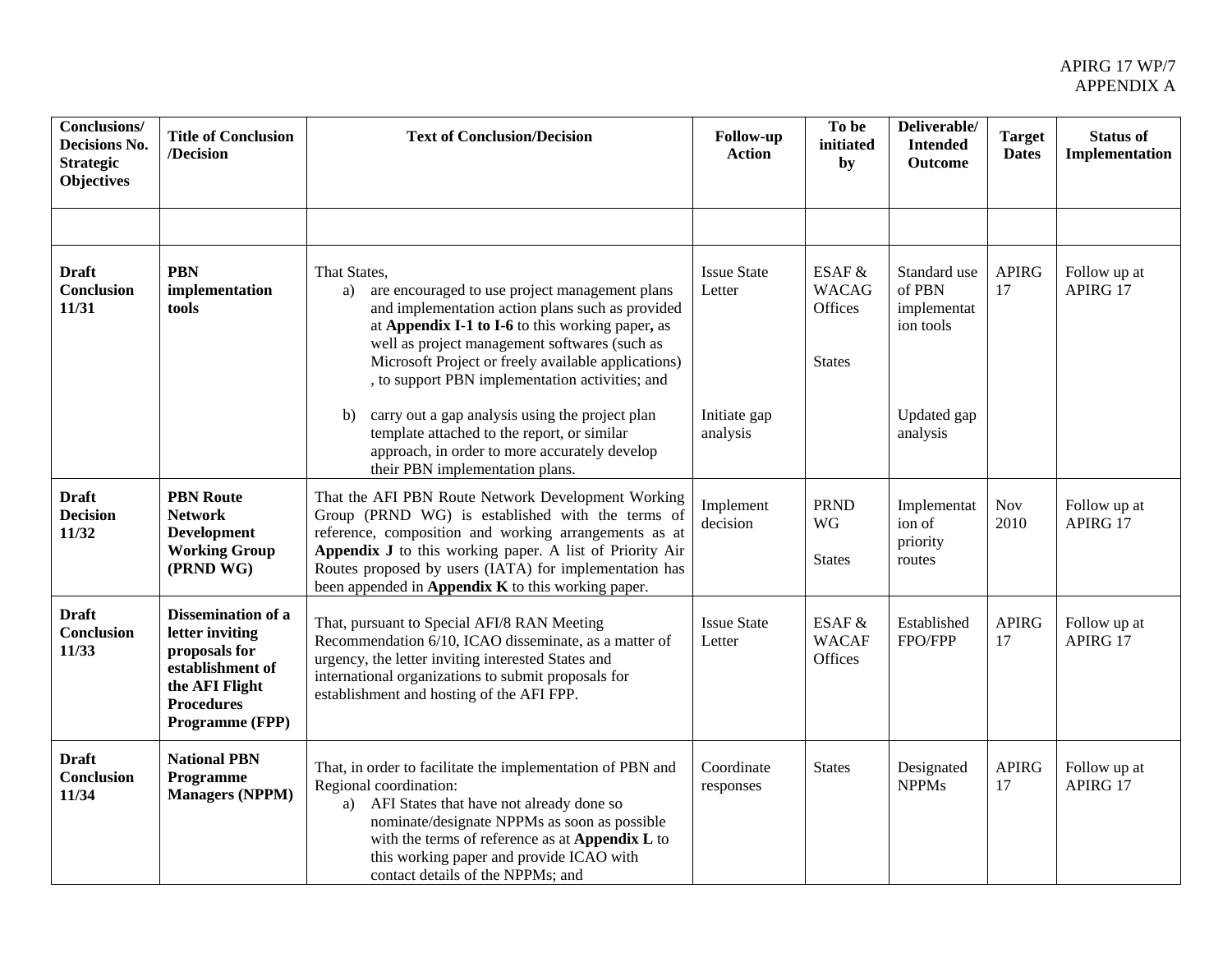| <b>Conclusions/</b><br>Decisions No.<br><b>Strategic</b><br><b>Objectives</b> | <b>Title of Conclusion</b><br>/Decision                            | <b>Text of Conclusion/Decision</b>                                                                                                                                                                                                                                                                                                                                                                                                                                                                                                                                                                                                                                                                                                                                                                         | <b>Follow-up</b><br><b>Action</b>                            | To be<br>initiated<br>by                                           | Deliverable/<br><b>Intended</b><br><b>Outcome</b>                                         | <b>Target</b><br><b>Dates</b>          | <b>Status of</b><br>Implementation                                     |
|-------------------------------------------------------------------------------|--------------------------------------------------------------------|------------------------------------------------------------------------------------------------------------------------------------------------------------------------------------------------------------------------------------------------------------------------------------------------------------------------------------------------------------------------------------------------------------------------------------------------------------------------------------------------------------------------------------------------------------------------------------------------------------------------------------------------------------------------------------------------------------------------------------------------------------------------------------------------------------|--------------------------------------------------------------|--------------------------------------------------------------------|-------------------------------------------------------------------------------------------|----------------------------------------|------------------------------------------------------------------------|
|                                                                               |                                                                    | States update the NPPMs contact information<br>b)<br>provided to ICAO whenever changes have been<br>made.                                                                                                                                                                                                                                                                                                                                                                                                                                                                                                                                                                                                                                                                                                  |                                                              |                                                                    |                                                                                           |                                        |                                                                        |
| <b>Draft</b><br>Conclusion<br>11/35                                           | <b>Airspace planning</b><br>and aircraft<br>equipment survey       | That, in order to facilitate airspace planning and decisions<br>related to air navigation infrastructure,<br>a) AFI States and Air Navigation Service Providers<br>(ANSPs) are urged to support the ICAO/IATA<br>Global Survey on aircraft equipment aimed at<br>developing a database with accurate information<br>on present and future avionics capabilities of<br>airline fleets;<br>AFI States are urged to make efforts to bring<br>b)<br>awareness to the aircraft operators regarding the<br>ICAO efforts on aircraft equipage data, and that<br>joint efforts between civil aviation authorities<br>and ANSPs be embarked upon to bring quicker<br>results; and<br>ensure that initiatives for air navigation system<br>c)<br>enhancements are matched with fleets capabilities<br>and readiness. | <b>Issue State</b><br>Letter<br>Follow-up on<br>updated data | ESAF &<br><b>WACAF</b><br>Offices<br><b>States</b><br><b>ANSPs</b> | Awareness<br>Updated<br>data                                                              | <b>APIRG</b><br>17<br>$2010 -$<br>2016 | Follow up at<br>APIRG17<br>Implementation<br>on a continuous<br>basis  |
| <b>Draft</b><br><b>Conclusion</b><br>11/36                                    | <b>Implementation of</b><br>safety management<br>in the AFI Region | That, AFI States are urged to take necessary measures<br>including the development and promulgation of<br>legislative/regularity provisions in order to:<br>Implement the Safety Management provision of<br>a)<br>Annex 11;<br>prioritise giving effect to Assembly Resolutions<br>b)<br>A36-8, A36-9 and A36-10 regarding collection<br>and protection of safety information, and<br>improving accident prevention;                                                                                                                                                                                                                                                                                                                                                                                       | <b>Issue State</b><br>Letter                                 | ESAF &<br><b>WACAF</b><br>Offices<br><b>States</b>                 | Safety<br>management<br>awareness<br>Implementat<br>ion of safety<br>management<br>in AFI | Jul<br>2010<br>2020-<br>2016           | Follow up at<br>APIRG 17<br>Implementation<br>on a continuous<br>basis |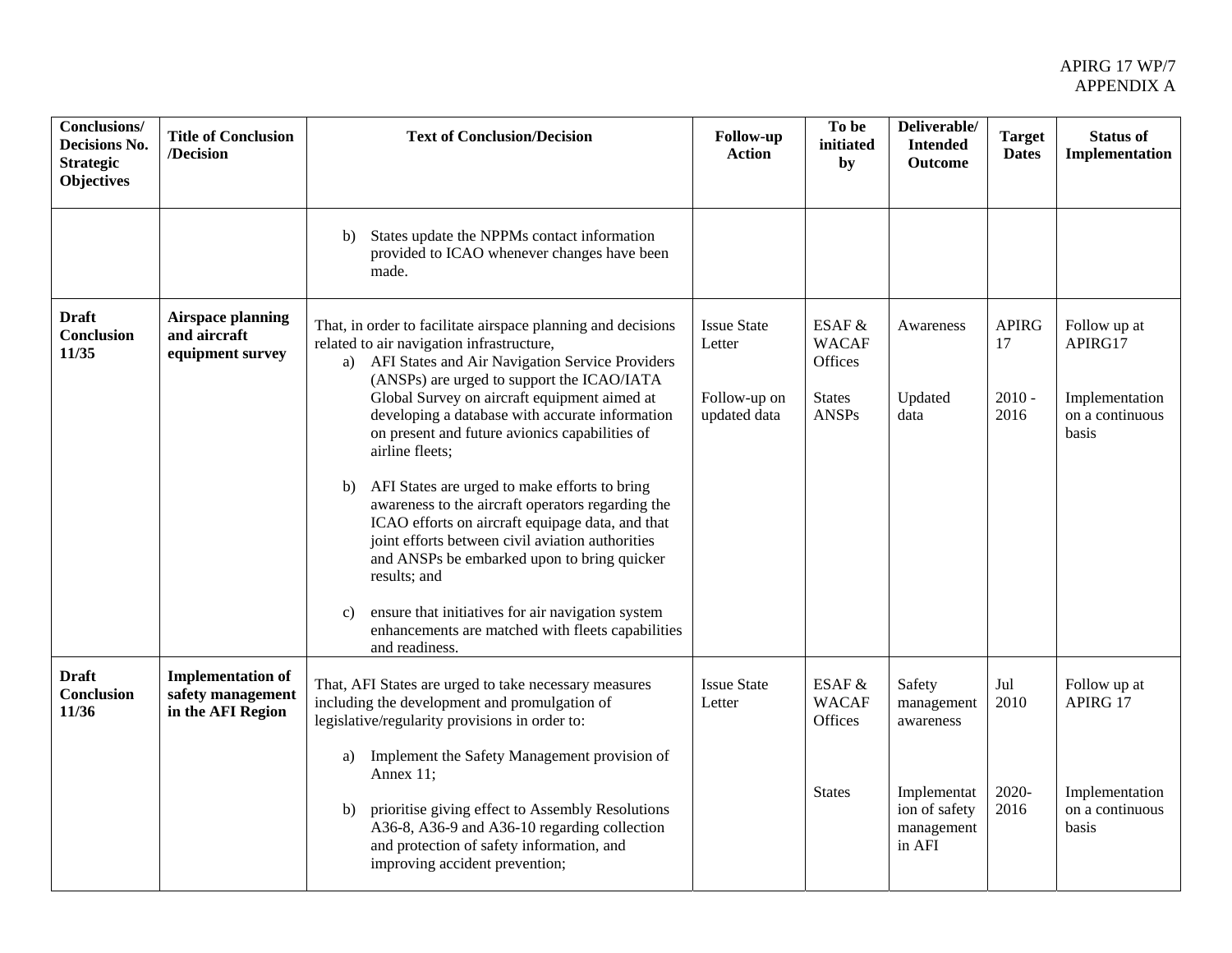| Conclusions/<br>Decisions No.<br><b>Strategic</b><br><b>Objectives</b> | <b>Title of Conclusion</b><br>/Decision                                                              | <b>Text of Conclusion/Decision</b>                                                                                                                                                                                                                                                                                                                                                                                                                                                                                                                                                                                                                   | Follow-up<br><b>Action</b>                                           | To be<br>initiated<br>by                           | Deliverable/<br><b>Intended</b><br><b>Outcome</b>                                        | <b>Target</b><br><b>Dates</b>            | <b>Status of</b><br>Implementation |
|------------------------------------------------------------------------|------------------------------------------------------------------------------------------------------|------------------------------------------------------------------------------------------------------------------------------------------------------------------------------------------------------------------------------------------------------------------------------------------------------------------------------------------------------------------------------------------------------------------------------------------------------------------------------------------------------------------------------------------------------------------------------------------------------------------------------------------------------|----------------------------------------------------------------------|----------------------------------------------------|------------------------------------------------------------------------------------------|------------------------------------------|------------------------------------|
|                                                                        |                                                                                                      | take full advantage of the training opportunities<br>c)<br>availed by ICAO under the ACIP and other<br>programmes;<br>make use of guidance material provided by ICAO<br>d)<br>including, the Safety Management Manual<br>(SMM) (Doc 9859) taking into consideration<br>ICAO improvements on such guidance material<br>from time to time.                                                                                                                                                                                                                                                                                                             |                                                                      |                                                    |                                                                                          |                                          |                                    |
| <b>Draft</b><br>Conclusion<br>11/37                                    | <b>Status of</b><br>implementation of<br>safety management<br>provisions in the<br><b>AFI Region</b> | That, in order to establish the status of implementation of<br>Annex 11 Safety Management provisions in the AFI<br>Region, and in order to facilitate Regional planning and<br>implementation strategies:<br>a) the Regional Offices circulate a questionnaire<br>aimed at collecting detailed information on the<br>status of implementation in the AFI Region; and<br>States are urged to cooperate with the efforts of<br>b)<br>the Regional Offices and to respond to the<br>questionnaires with minimum delay.                                                                                                                                  | Circulate<br>questionnaire                                           | ESAF &<br><b>WACAF</b><br>Offices<br><b>States</b> | Updated<br>AFI safety<br>management<br>status of<br>implementat<br>ion                   | Dec<br>2010                              | Follow up at<br>APIRG 17           |
| <b>Draft</b><br><b>Conclusion</b><br>11/38                             | <b>Development</b> and<br>promulgation of<br>contingency plans                                       | That,<br>AFI States are urged to develop/update and<br>a)<br>promulgate contingency plans in accordance with<br>Annex 11 and Annex 15 provisions;<br>AFI States use available ICAO guidance material<br>b)<br>for the development and promulgation of<br>contingency plans including the template at<br>Appendix N to this working paper); and<br>ICAO Regional Offices carry out a survey on the<br>c)<br>status of development of contingency plans in the<br>AFI Region in order to inform the ATS/AIS/SAR<br>Sub-Group for necessary action.<br>ICAO Regional Offices expedite responses to<br>d)<br>States on matters related to development of | Develop &<br>promulgate<br>contingency<br>plans<br>Conduct<br>survey | <b>States</b><br>ESAF &<br><b>WACAF</b><br>Offices | Developed<br>contingency<br>plans<br>Updated<br>status of<br>AFI<br>contingency<br>plans | <b>APIRG</b><br>17<br><b>APIRG</b><br>17 | Follow up at<br>APIRG 17           |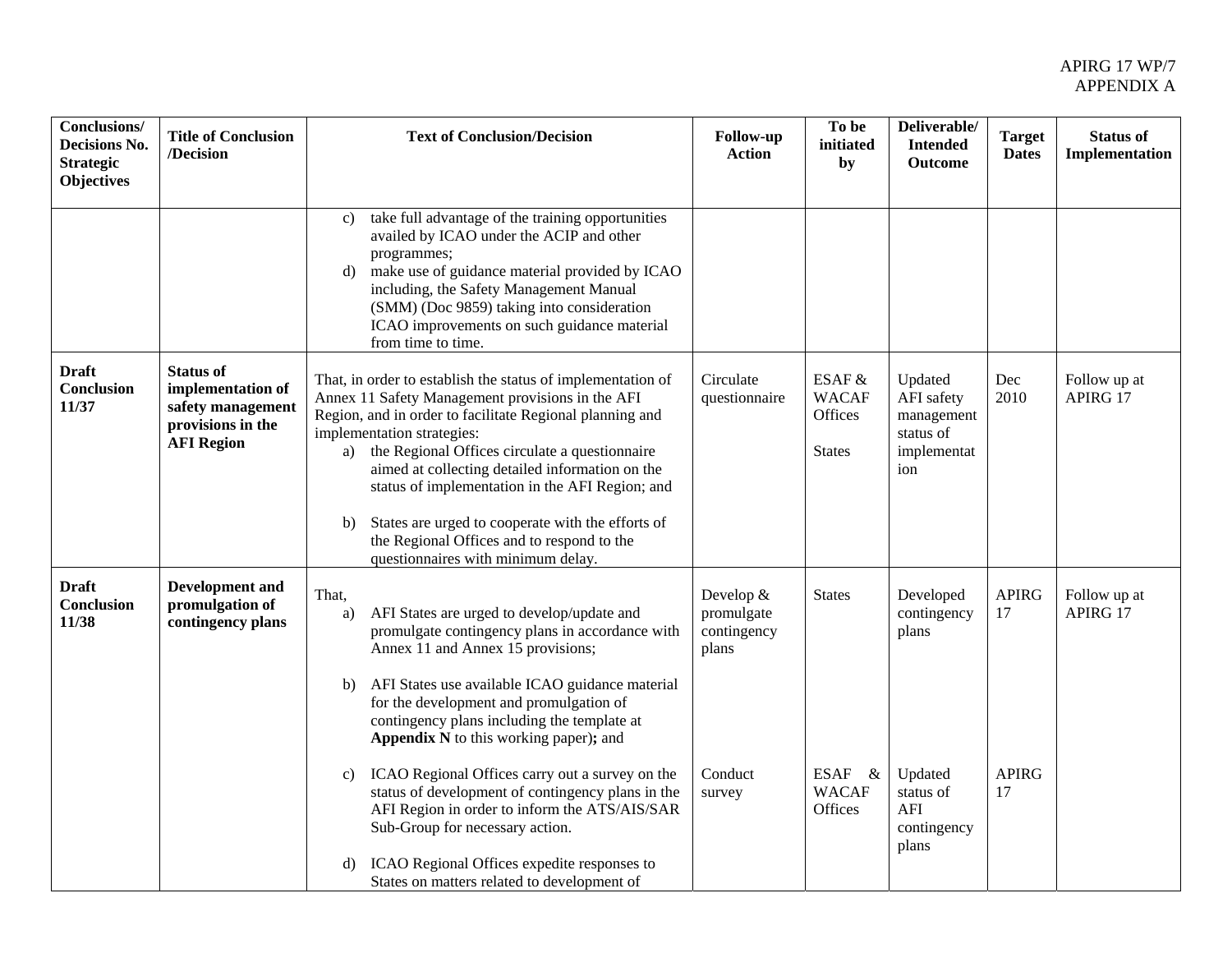| <b>Conclusions/</b><br>Decisions No.<br><b>Strategic</b><br><b>Objectives</b> | <b>Title of Conclusion</b><br>/Decision                                              | <b>Text of Conclusion/Decision</b>                                                                                                                                                                                                                                                                                                                            | Follow-up<br><b>Action</b>                            | To be<br>initiated<br>by          | Deliverable/<br><b>Intended</b><br><b>Outcome</b>  | <b>Target</b><br><b>Dates</b> | <b>Status of</b><br>Implementation |
|-------------------------------------------------------------------------------|--------------------------------------------------------------------------------------|---------------------------------------------------------------------------------------------------------------------------------------------------------------------------------------------------------------------------------------------------------------------------------------------------------------------------------------------------------------|-------------------------------------------------------|-----------------------------------|----------------------------------------------------|-------------------------------|------------------------------------|
|                                                                               |                                                                                      | contingency plans, as well processes for approval<br>of contingency plans submitted by States.                                                                                                                                                                                                                                                                |                                                       |                                   |                                                    |                               |                                    |
| <b>Draft</b><br><b>Decision</b><br>11/39                                      | <b>AFI SAR services</b><br>integration Task<br>Force (ASSI TF)                       | That, in order to progress the initiatives taken at the Port<br>Elizabeth Consultative Conference of October 2007 on<br>integration of SAR services and similar other initiatives in<br>the AFI Region, the AFI SAR Services Integration Task<br>Force (ASSI TF) is established with the terms of reference<br>at Appendix 9A to the report on agenda item 9. | Coordinate<br>establishment<br>of ASSI TF             | ESAF &<br><b>WACAF</b><br>Offices | <b>ASSI TF</b><br>meetings<br>report               | March<br>2011                 | Follow up at<br>APIRG 17           |
| <b>Draft</b><br><b>Conclusion</b><br>11/40                                    | <b>Search and rescue</b><br>services                                                 | That, with the objective to foster the implementation of<br>SAR services and improvement of SAR systems in the<br>Region, AFI States are:                                                                                                                                                                                                                     | <b>Issue State</b><br>Letter                          | ESAF &<br><b>WACAF</b><br>Offices | <b>State Letter</b>                                |                               | Completed                          |
|                                                                               |                                                                                      | urged to establish joint aviation/maritime rescue<br>a)<br>coordination centres (RCCs) in order to optimize<br>usage of resources and coordination;<br>encouraged to establish sub-regional task forces<br>$\mathbf{b}$<br>to progress the development SAR cooperative<br>arrangements and integration of SAR services;<br>and                                | Initiate<br>coordination<br>protocols<br>between RCCs | <b>States</b>                     | More<br>efficient and<br>effective<br>SAR services | 2010-<br>2011                 | Follow up at<br>APIRG 17           |
|                                                                               |                                                                                      | urged to consider entering into agreements with<br>$\mathbf{c}$<br>States that have adequate facilities (within or<br>outside the sub-region) to assist in SAR<br>operations.                                                                                                                                                                                 |                                                       |                                   |                                                    |                               |                                    |
| <b>Draft</b><br><b>Decision</b><br>11/41                                      | <b>Establishment</b> of<br>the AFI flight plan<br>transition Task<br>Force (FPLT TF) | That, in order to enable a harmonized Regional<br>implementation of Amendment 1 to the Fifteenth Edition<br>of PANS-ATM (Doc 4444) in coordination with other<br><b>ICAO</b> Regions:                                                                                                                                                                         | Establish the<br>FTPL TF                              | ESAF &<br><b>WACAF</b><br>Offices | AFI<br><b>FPLT TF</b>                              | <b>APIRG</b><br>17            | Follow up at<br>APIRG 17           |
|                                                                               |                                                                                      | the AFI Flight Plan Transition Task Force (FPLT<br>a)<br>TF) is established with the terms of reference<br>(TOR) at Appendix O to this working paper.                                                                                                                                                                                                         |                                                       | <b>States</b>                     |                                                    |                               |                                    |
|                                                                               |                                                                                      | b) the Task Force should, if practical hold its first                                                                                                                                                                                                                                                                                                         |                                                       |                                   |                                                    |                               |                                    |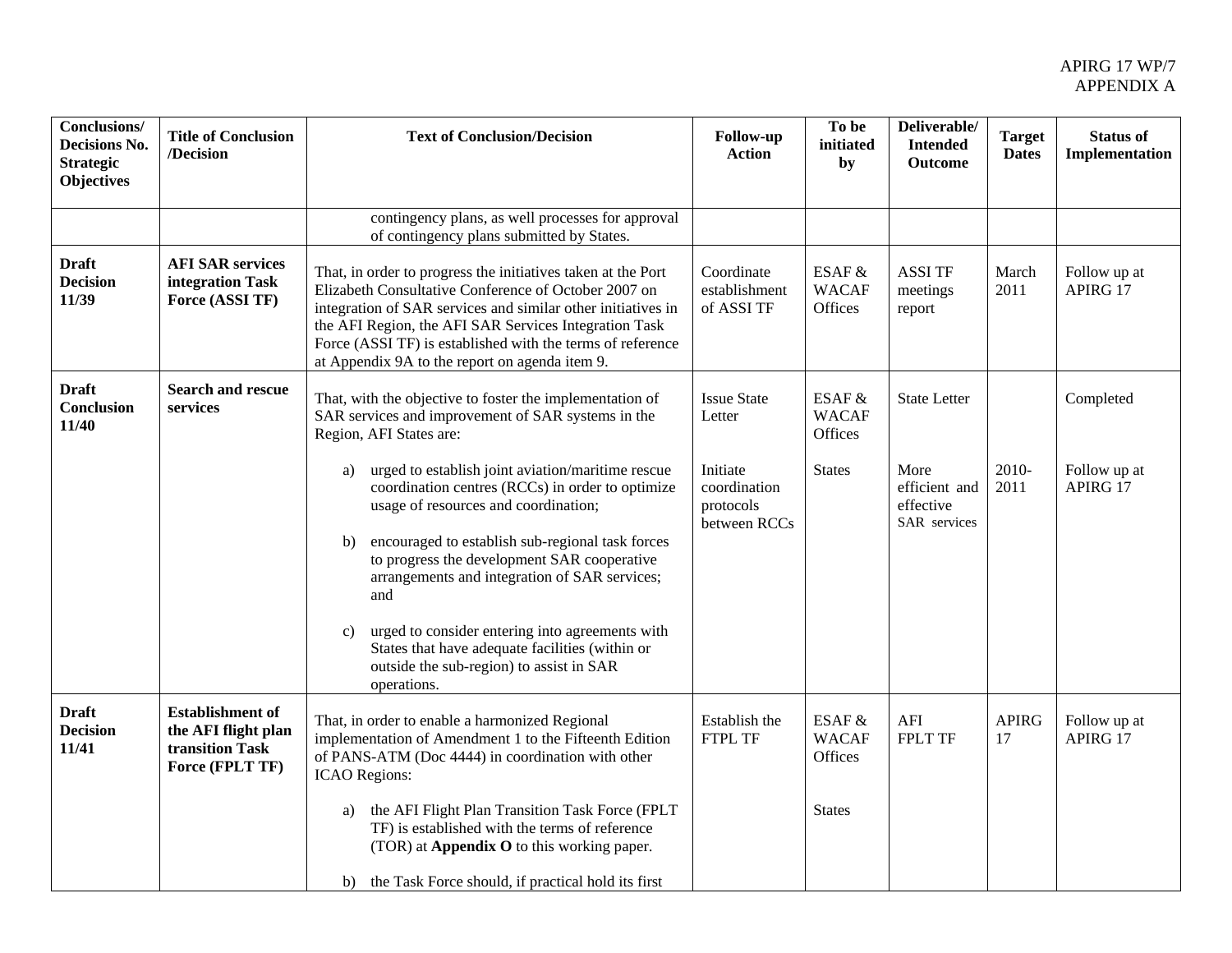| <b>Conclusions/</b><br>Decisions No.<br><b>Strategic</b><br><b>Objectives</b> | <b>Title of Conclusion</b><br>/Decision                                                                                                                             | <b>Text of Conclusion/Decision</b>                                                                                                                                                                                                                                                                                                                                                                                                                                            | Follow-up<br><b>Action</b>   | To be<br>initiated<br>by          | Deliverable/<br><b>Intended</b><br><b>Outcome</b>                 | <b>Target</b><br><b>Dates</b> | <b>Status of</b><br>Implementation |
|-------------------------------------------------------------------------------|---------------------------------------------------------------------------------------------------------------------------------------------------------------------|-------------------------------------------------------------------------------------------------------------------------------------------------------------------------------------------------------------------------------------------------------------------------------------------------------------------------------------------------------------------------------------------------------------------------------------------------------------------------------|------------------------------|-----------------------------------|-------------------------------------------------------------------|-------------------------------|------------------------------------|
|                                                                               |                                                                                                                                                                     | meeting as soon as possible but no later than<br>September 2010;<br>AFI States are urged to provide to the Task Force<br>$\mathbf{c})$<br>information requested with regard to its studies<br>and assessments, with minimum delay; and<br>noting that after APIRG 17 the next regular<br>d)<br>meeting of APIRG will be in 2012, the<br>ATS/AIS/SAR SG may endorse the Regional<br>Strategy and Plan to the Task Force TOR,<br>including changes thereto, on behalf of APIRG. |                              |                                   |                                                                   |                               |                                    |
| <b>Draft</b><br>Conclusion<br>11/42                                           | Convening of a<br>workshop on<br>implementation of<br>new ICAO flight<br>plan model<br>provisions                                                                   | That, in order to enable the optimum contribution of<br>relevant stakeholder in the transition to and<br>implementation of the new ICAO flight plan mode<br>provisions, Regional Offices arrange workshops to<br>sensitize and inform States, ANSPs and related entities.                                                                                                                                                                                                     | <b>Issue State</b><br>Letter | ESAF &<br><b>WACAF</b><br>Offices | Optimum<br>implementat<br>ion of new<br>ICAO flight<br>plan model | 2010-<br>2011                 | Follow up at<br>APIRG 17           |
| <b>Draft</b><br><b>Conclusion</b><br>11/43                                    | <b>SIP Project for</b><br>complete WGS-84<br><b>Implementation in</b><br>the <b>AFI</b> Region                                                                      | That , APIRG take necessary action to initiate an SIP for<br>the total and complete implementation of WGS-84 within<br>AFI States having difficulties to complete WGS-84<br>implementation.                                                                                                                                                                                                                                                                                   |                              |                                   |                                                                   |                               |                                    |
| <b>Draft</b><br><b>Conclusion</b><br><b>11/44</b>                             | e-TOD Checklist                                                                                                                                                     | That, States be encouraged to use the e-TOD checklist at<br>Appendix-11A to Agenda Item 11 in order to assist them<br>in the process of planning and implementation of the e-<br><b>TOD</b> provisions.                                                                                                                                                                                                                                                                       |                              |                                   |                                                                   |                               |                                    |
| <b>Draft</b><br><b>Conclusion</b><br>11/45                                    | <b>Adoption of the e-</b><br><b>TOD</b><br><b>Implementation</b><br><b>Plan Template and</b><br><b>National eTOD</b><br><b>Implementation</b><br><b>Sample Plan</b> | That, States be encouraged to use:<br>a) the e-TOD Implementation Plan Template at<br><b>Appendix-11B</b> as a regional model in order to assist<br>them in the process of planning and implementation of<br>the e-TOD provisions.                                                                                                                                                                                                                                            |                              |                                   |                                                                   |                               |                                    |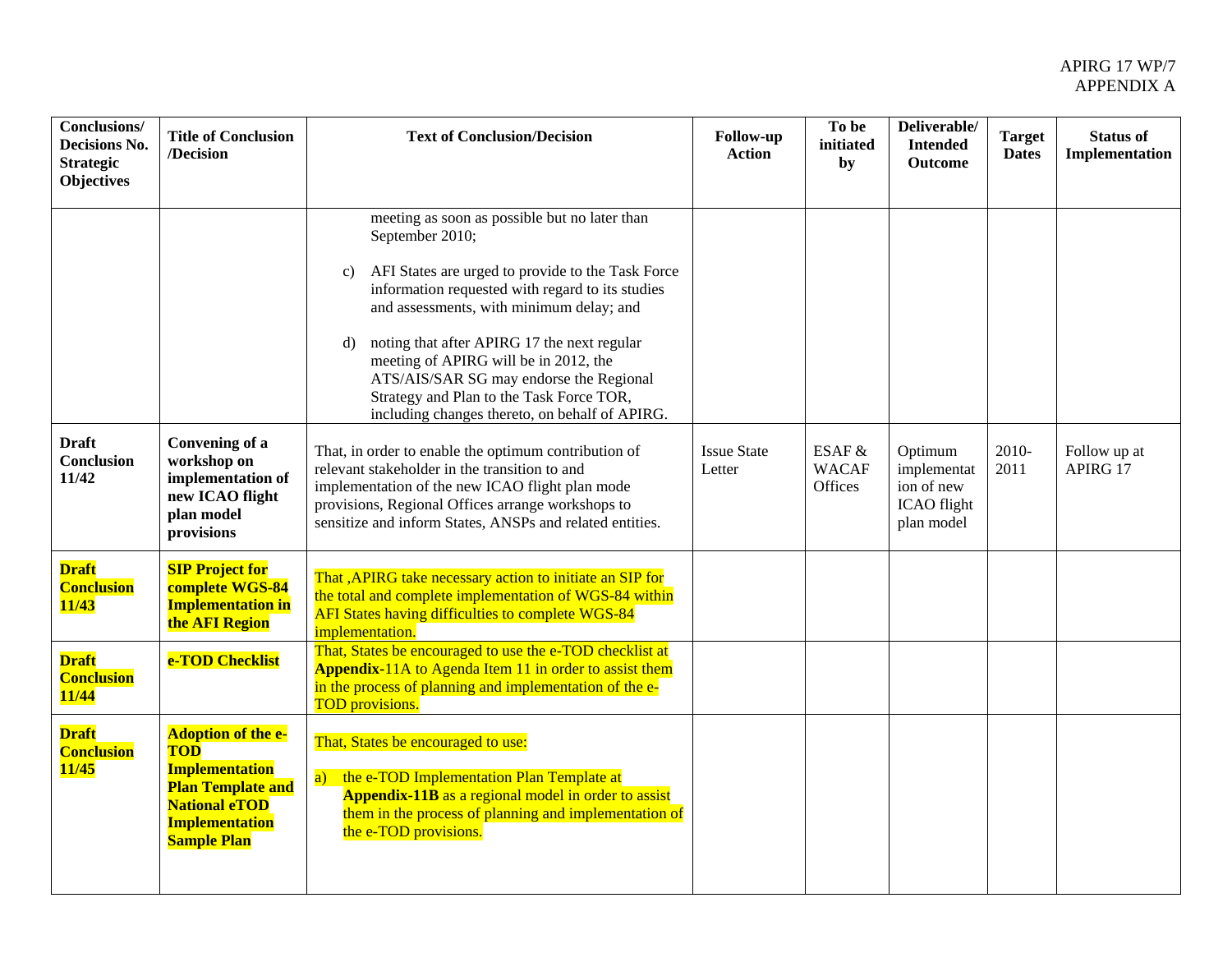| <b>Conclusions/</b><br>Decisions No.<br><b>Strategic</b><br><b>Objectives</b> | <b>Title of Conclusion</b><br>/Decision                                                                   | <b>Text of Conclusion/Decision</b>                                                                                                                                                                                                                                                                                                                                                                                                                                                                    | Follow-up<br><b>Action</b>   | To be<br>initiated<br>by                           | Deliverable/<br><b>Intended</b><br><b>Outcome</b> | <b>Target</b><br><b>Dates</b> | <b>Status of</b><br>Implementation                                           |
|-------------------------------------------------------------------------------|-----------------------------------------------------------------------------------------------------------|-------------------------------------------------------------------------------------------------------------------------------------------------------------------------------------------------------------------------------------------------------------------------------------------------------------------------------------------------------------------------------------------------------------------------------------------------------------------------------------------------------|------------------------------|----------------------------------------------------|---------------------------------------------------|-------------------------------|------------------------------------------------------------------------------|
|                                                                               |                                                                                                           | the National e-TOD Implementation Plan at<br>$\mathbf{b}$<br><b>Appendix 11C</b> as a Sample when developing their<br>national e-TOD plans.                                                                                                                                                                                                                                                                                                                                                           |                              |                                                    |                                                   |                               |                                                                              |
| <b>Draft</b><br><b>Conclusion</b><br><b>11/46</b>                             | <b>Coordination</b><br>between states and<br>data providers/<br>integrators for the<br>provision of e-TOD | That, collaboration between States and data<br>providers/integrators should be considered in the process<br>of e-TOD provision                                                                                                                                                                                                                                                                                                                                                                        |                              |                                                    |                                                   |                               |                                                                              |
| <b>Draft</b><br><b>Conclusion</b><br><b>11/47</b>                             | <b>Resources and</b><br><b>Management of</b><br>national e-TOD<br><b>Programmes</b>                       | That.<br>a) e-TOD implementation should be managed by<br>each State as a national E-TOD programme supported<br>by necessary resources, a high level framework and a<br>detailed national plan including priorities and timelines for<br>the implementation of the programme; and<br>b) States encountering difficulties in the implementation<br>of E-TOD consider seeking assistance (individually or<br>collectively) including from available programmes ICAO<br><b>TCB</b> and from other States. |                              |                                                    |                                                   |                               |                                                                              |
| <b>Draft</b><br>Conclusion<br>11/48                                           | <b>Elimination</b> of air<br>navigation<br>deficiencies in the<br>ATM, AIS/MAR<br>and SAR fields.         | That, in order to facilitate the updating of the deficiency<br>database by the Regional Offices, and to foster the<br>elimination of deficiencies in the AFI Region<br>APIRG Subsidiary bodies and Secretariat<br>a)<br>establish a comprehensive list comprising all air<br>navigation deficiencies consistent with the ICAO<br>definition of deficiency as approved by Council,<br>for necessary attention; and;                                                                                    | <b>Issue State</b><br>Letter | ESAF &<br><b>WACAF</b><br>Offices<br><b>States</b> | <b>Updated List</b><br>of<br>deficiencies         | <b>APIRG</b><br>17            | Completed<br>Updates to be<br>provided by<br>States on a<br>continuous basis |